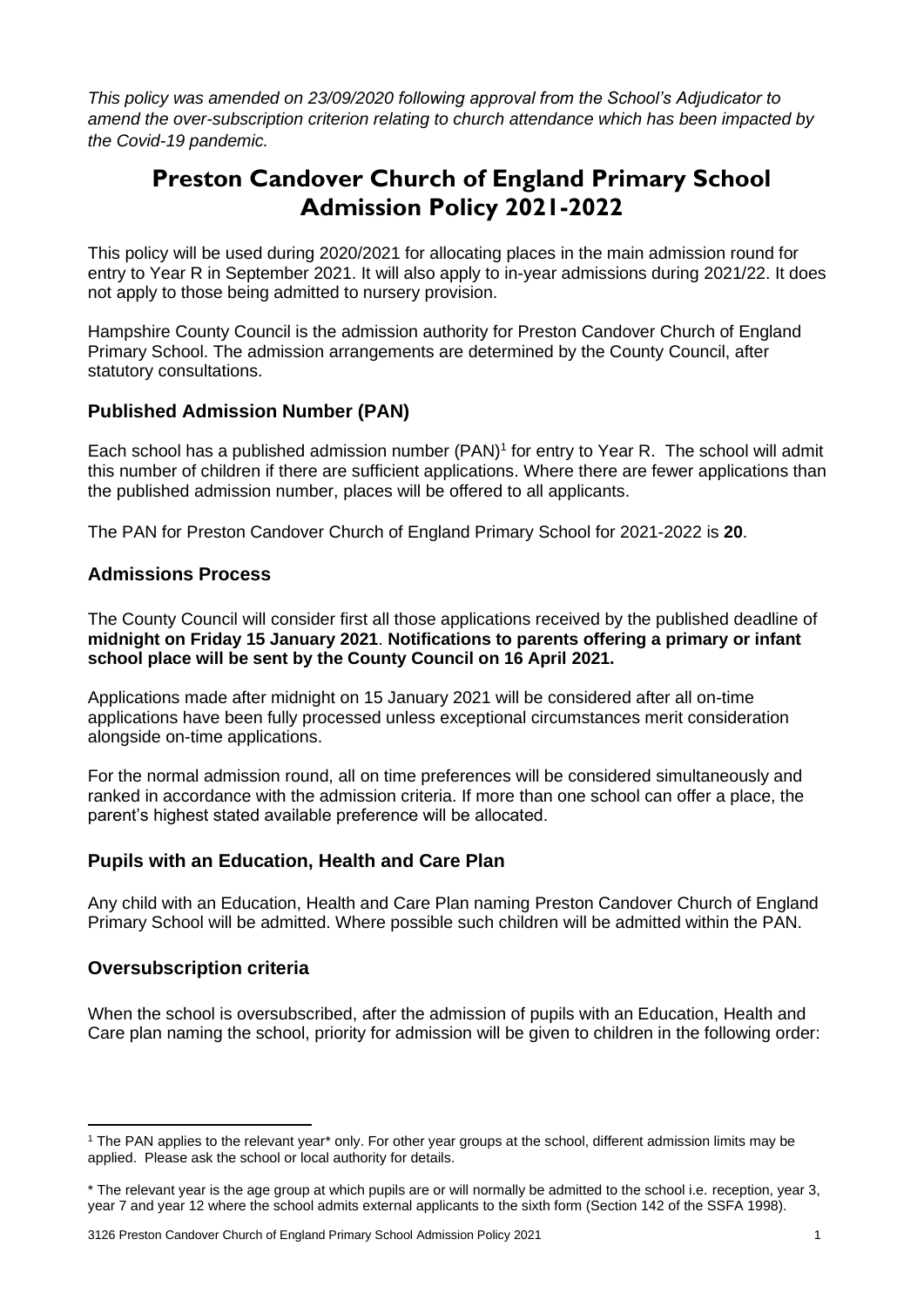1. Looked after children or children who were previously looked after *(see definition i).* 

2. (For applications in the normal admission round only) Children or families with an exceptional medical and/or social need *(see definition ii)*. Supporting evidence from a professional is required such as a doctor and/or consultant for medical needs or a social worker, health visitor, housing officer, the police or probation officer for social needs. This evidence must confirm the child or family's medical or social need and why that need(s) makes it essential that the child attends Preston Candover Church of England Primary School rather than any other. If evidence is not submitted by the application deadline, the medical and/or social need cannot be considered.

3. Children of staff *(see definition iii)* who have, (1) been employed at Preston Candover Church of England Primary School for two or more years at the time at which the application for admission to the school is made, or (2) have been recruited to fill a vacant post for which there is a demonstrable skill shortage.

4. Children living **in** the catchment area *(see definition iv)* of Preston Candover Church of England Primary School who at the time of application have a sibling *(see definition v)* on the roll of Preston Candover Church of England Primary School who will still be on roll at the time of admission. [See criterion 7 for additional children who may be considered under this criterion.]

5. Children living **in** the catchment area of Preston Candover Church of England Primary School with a parent who is an active member of the Church of England *(see definition vii)* and who requests admission on denominational grounds and provides relevant evidence\*.

6. Other children living **in** the catchment area of Preston Candover Church of England Primary School*.*

7. Children living **out** of the catchment area who at the time of application have a sibling *(see definition v)* on the roll of Preston Candover Church of England Primary School who will still be on roll at the time of admission. [Where a sibling was allocated a place at the school in the normal admission round in a previous year because the child was displaced *(see definition vi)* from the catchment school for their address, the application will be considered under criterion 4, above, subject to the siblings still living in the catchment area for the school from which they were displaced. In future normal admissions rounds a younger sibling will be considered to have been displaced where they were allocated a place at Preston Candover Church of England Primary School under this criterion as a consequence of their elder sibling's displacement and are still living in the catchment area for the school from which they were displaced].

8. Children living **out** of the catchment area with a parent who is an active member of the Church of England *(see definition vii)* and who requests admission on denominational grounds and provides relevant evidence\*.

9. Other children.

#### *Definitions*

(i) Looked after children are defined as those who are (a) in the care of a local authority, or (b) being provided with accommodation by a local authority in the exercise of their social services functions (see the definition in section 22(1) of the Children Act 1989). Previously looked after children are those who were looked after but immediately after being looked after became subject to an adoption order, child arrangements order, or special guardianship order. An adoption order is an order under section 46 of the Adoption and Children Act 2002 or section 12 of the Adoption Act 1976. Child arrangements orders are defined in section 8 of the Children Act 1989, as amended by section 12 of the Children and Families Act 2014. Child arrangements orders replace residence orders and any residence order in force prior to 22 April 2014 is deemed to be a child arrangements order. Section 14A of the Children Act 1989 defines a 'special guardianship order' as an order appointing one or more individuals to be a child's special guardian (or special guardians).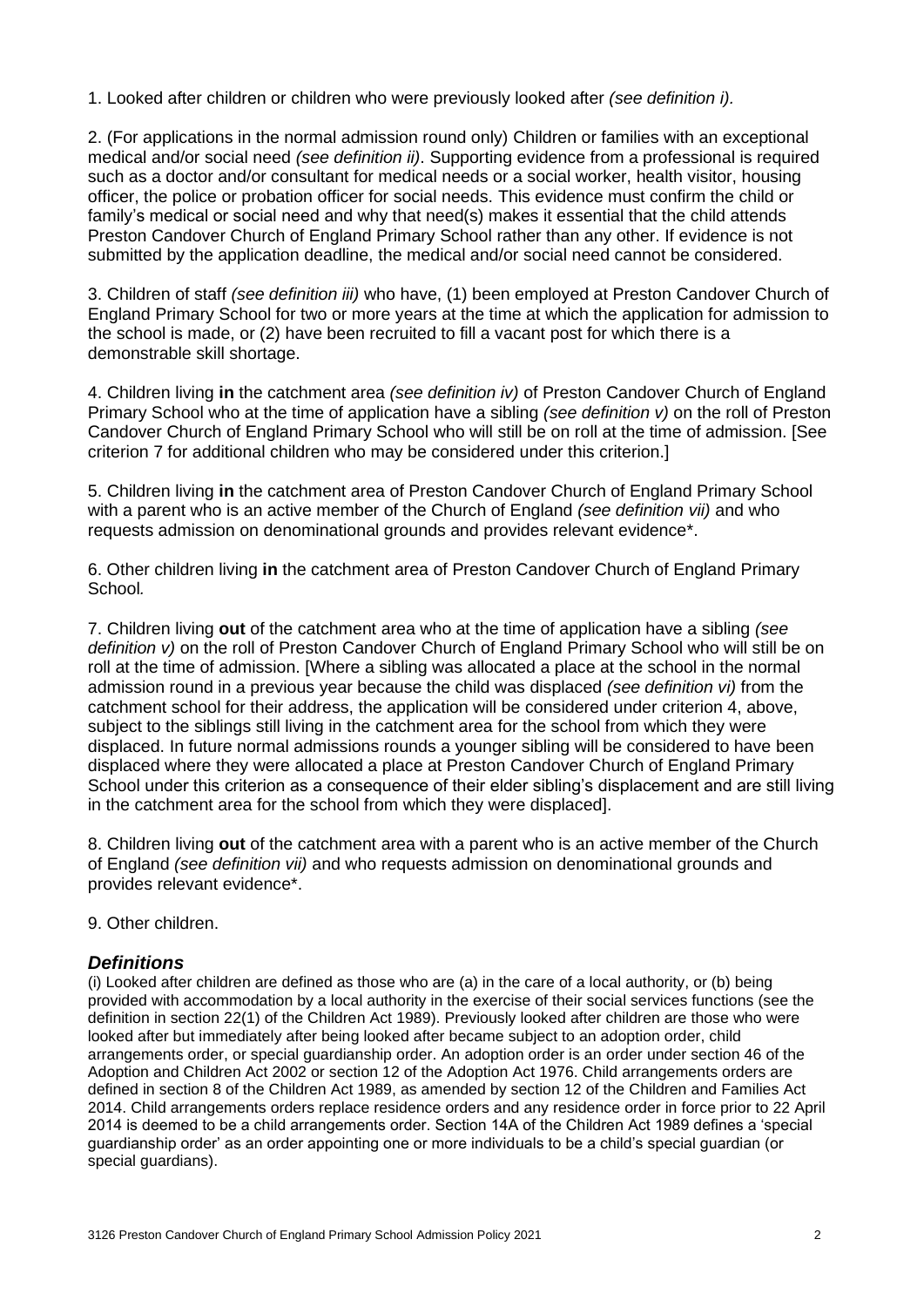(ii) Applicants will only be considered under this criterion if on the application form (online or paper) they have ticked the appropriate box explicitly indicating that they wish for their application to be considered under medical / social need. 'Medical need' does not include mild medical conditions, such as asthma or allergies. 'Social need' does not include a parent's wish that a child attends the school because of a child's aptitude or ability or because their friends attend the school or because of routine childminding arrangements. Priority will be given to those children whose evidence establishes that they have a demonstrable and significant need to attend a particular school. Equally this priority will apply to children whose evidence establishes that a family member's physical or mental health or social needs mean that they have a demonstrable and significant need to attend a particular school. Evidence must confirm the circumstances of the case and must set out why the child should attend a particular school and why no other school could meet the child's needs. Providing evidence does not guarantee that a child will be given priority at a particular school and in each case a decision will be made based on the merits of the case and whether the evidence demonstrates that a placement should be made at one particular school above any other.

(iii) 'Staff' includes all those on the payroll of the school who (specific to clause (1)) have been an employee continuously for two years at the time of application. 'Children of staff' refers to situations where the staff member is the natural parent, the legal guardian or a resident step parent.

(iv) A map of the school's catchment area is available on the school's details page of the Hampshire County Council website [www.hants.gov.uk/educationandlearning/findaschool.](http://www.hants.gov.uk/educationandlearning/findaschool)

(v) 'Sibling' refers to brother or sister, half brother or half sister, adoptive brother or adoptive sister, foster brother or foster sister, step brother or step sister living as one family unit at the same address. It will also be applied to situations where a full, half or adopted brother or sister are living at separate addresses. Criteria 4 and 7 include children who at the time of application have a sibling for whom the offer of a place at Preston Candover Church of England Primary School has been accepted, even if the sibling is not yet attending.

(vi) 'Displaced' refers to a child who was refused a place at the catchment school in the normal admissions round having named it in the application and was not offered a higher named preference school.

(vii) 'Active member of the Church of England' is defined as attending worship at a Church of England church at least twice a month for the previous two years before the date of application\*. Parents applying under criterion 5 or 8 must complete a Supplementary Information Form (SIF) which asks for declaration and verification of active membership. The SIF is available to download and print from the County website [\(www.hants.gov.uk/admissions\)](http://www.hants.gov.uk/admissions) or from the school on request. It cannot be completed online. The completed SIF must be returned to the school by the application deadline\*.

\*In the event that during the period specified for attendance at worship the Christian church has been closed for public worship and has not provided alternative premises for that worship, the requirements of these arrangements in relation to attendance will only apply to the period when the church or alternative premises have been available for public worship.

#### **Tie-breaker**

If the school is oversubscribed from within any of the above categories, straight line distance will be used to prioritise applications; applicants living nearer the school have priority. Distances will be measured from the Ordnance Survey home address point to the school address point using Hampshire County Council's Geographic Information Systems (GIS). Distances to multiple dwellings will give priority to the ground floor over the first floor and so on. On individual floors, distances will be measured to the stairs leading to the communal entrance. Where two or more applicants are equidistant, random allocation will be used to allocate the place. An explanation of the random allocation procedure is available on the County website. This method of prioritising admissions will also apply to any 'school specific' criterion unless otherwise stated in the school's brochure.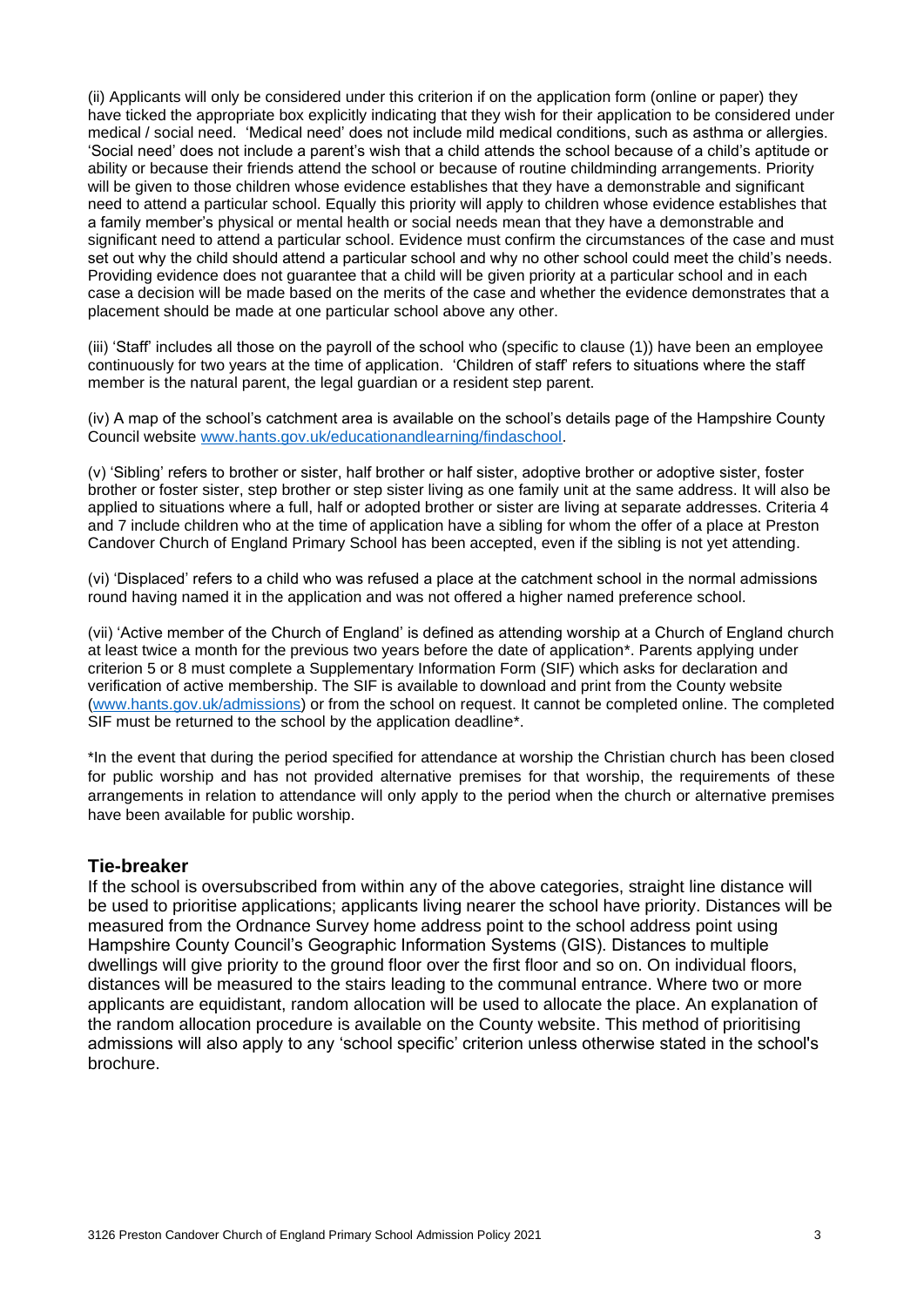# **Additional Information**

## **Permanent Residence**

The child's permanent residence is where they live, normally including weekends and during school holidays as well as during the week, and should be used for the application. The permanent address of children who spend part of their week with one parent and part with the other, at different addresses, will be the address at which they spend most of their time.

## **Multiple births**

Where a twin or child from a multiple birth is offered the last place available within the PAN, any further twin or child of the same multiple birth will also be offered a place, if the parents so wish, even though this may raise the number in the year group above the school's PAN.

## **Fair Access placements by the local authority**

Outside the normal admission round, it may sometimes be necessary for a pupil to be placed by the local authority, or a local placement panel acting on behalf of the authority, in a particular school even if there is a waiting list for admission. Such placements will be made in accordance with Hampshire County Council's Fair Access Protocol. The Protocol is based on legislation and government guidance.

## **Waiting lists**

Waiting lists will be established for each year group where more applications are received than places available. For main round admissions to Year R, the waiting list will be maintained centrally by the local authority until 31 August 2021. At all other times, and for other year groups, waiting lists will be operated by schools on behalf of the local authority.

Any places that become available will be offered to the child at the top of the list on the day the place became available. The waiting list is ordered according to the criteria of the admission policy with no account being taken of the length of time on the waiting list or any priority order expressed as part of the main admission round. Fair Access admissions and school closure arrangements will take priority over the waiting list.

The waiting list will be reviewed and revised –

- each time a child is added to, or removed from, the waiting list;
- when a child's changed circumstances affect their priority;

For entry to Year R, the waiting list will remain open until 31 August 2022, at which point all names will be removed. For all other year groups, waiting lists will remain open until 31 August of each year. Parents who want their child to be considered for a place at the school in the following school year must submit a new in-year application in the August preceding the new school year. Schools will send a decision letter within the first 10 days of the new term.

# **Starting school**

Pupils born between 1 September 2016 and 31 August 2017 (inclusive) are entitled to full-time schooling from September 2021. Parents can choose to defer their child's admission until later in the school year (but not beyond the start of the term after they reach compulsory school age). Children can also attend part-time until they reach compulsory school age. Parents must discuss their child's starting arrangements with the school once an offer has been secured. Children with birthdays between:

- 1 September and 31 December 2016 (inclusive) reach compulsory school age on 31 December 2021, at the start of the spring term 2022.
- 1 January and 31 March 2017 (inclusive) reach compulsory school age on 31 March 2022, at the start of the summer term 2022.
- 1 April and 31 August 2017 (inclusive) reach compulsory school age on 31 August 2022, at the start of the new school year in September 2022.